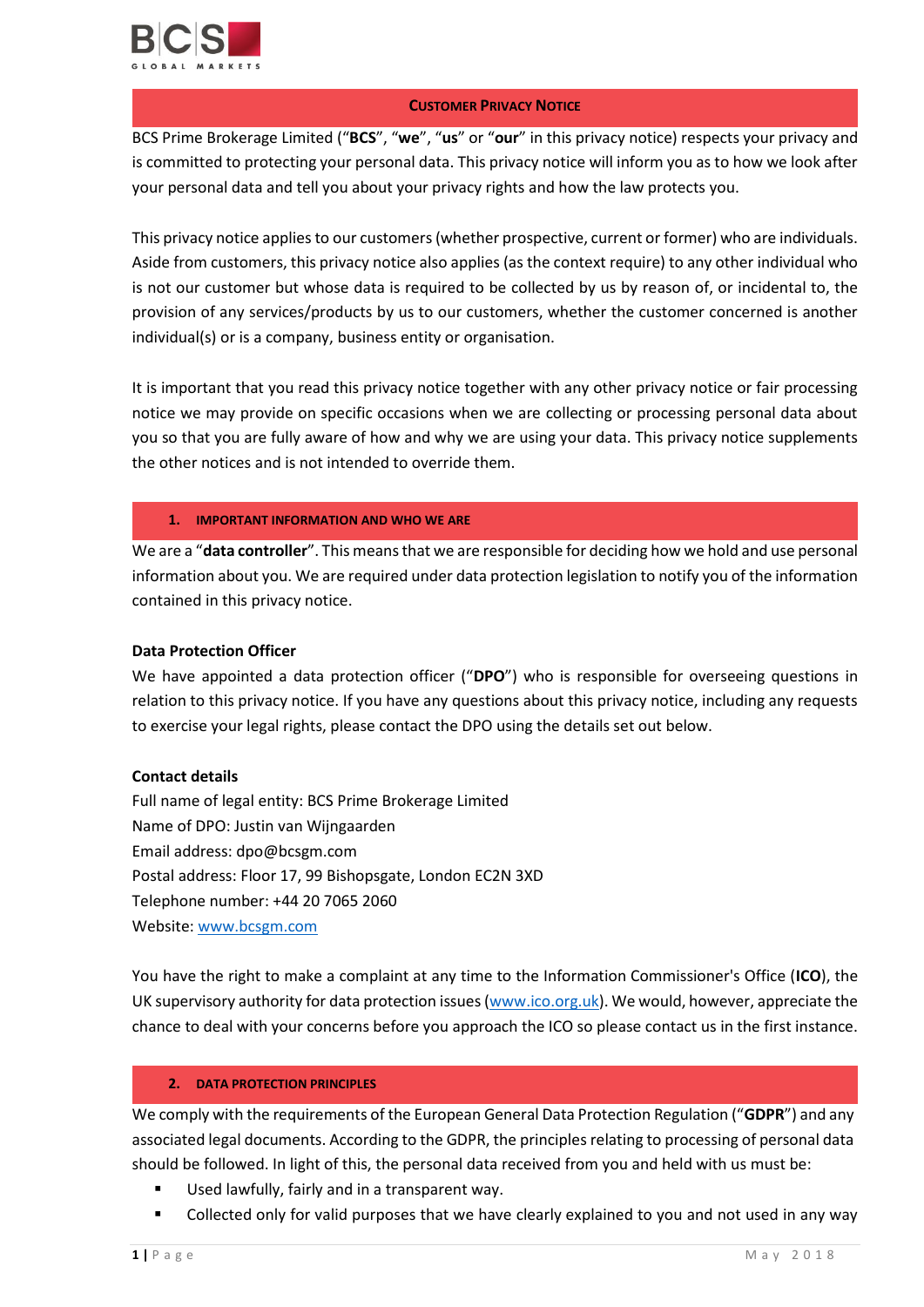

that is incompatible with those purposes.

- Relevant to the purposes we have told you about and limited only to those purposes.
- Accurate and kept up to date.
- Kept only as long as necessary for the purposes we have told you about.
- **EXECUTE:** Kept securely.

#### **3. THE DATA WE COLLECT ABOUT YOU**

Personal data, or personal information, means any information about an individual from which that person can be identified. It does not include data where the identity has been removed (anonymous data). There are "**special categories**" of more sensitive personal data, which require a higher level of protection. We may collect, use, store and transfer different kinds of personal data about you, which we have grouped together as follows:

#### *Where you are a customer:*

*Identity Data*: first name, maiden name, last name, username or similar identifier, title, date of birth, place of birth, nationality, passport or ID details, driving licence details, national insurance number, medical insurance number, photograph, gender, account number.

*Family Data*: marital status, number of dependents, personal relations with politically exposed persons and/or with individuals or entities against which the US, EU, UN, and/or UK have enacted economic sanctions;

*Contact Data*: residence address, mailing address, email address, telephone numbers, fax number.

*Education Data*: level of education, major strands, degrees, diplomas, professional qualifications, trainings, workshops and seminars.

*Occupation Data*: self-employed, unemployed, rentier, pensioner, employed, position held, responsibilities, employer's details, expected retirement date, appointment, election or other engagement details, disqualifications, details of any license, authorisation, registration, notification, membership or other permission granted or revoked by any governmental or statutory authority or any other regulatory or self-regulatory body, any censure, discipline, suspension, fines or investigation by any regulatory or self-regulatory body.

*Financial Data*: bank account and securities account details, tax residency, tax identification number, business relations with individuals or entities against which the US, EU, UN, and/or UK have enacted economic sanctions, source of funds and source of wealth, annual salary, other earned income, total annual income, cash deposits and investment portfolio details, securities and shareholdings, information about movable and immovable property, loans and other financing liabilities, bankruptcy records.

*Transaction Data*: trading history, details about payments and transfers, payables and receivables, cash and securities balances, records of instructions and transactions.

*Technical Data*: internet protocol (IP) address, login data, browser type and version, time zone setting and location, browser plug-in types and versions, operating system and platform and other technology on the devices used to access products or services.

*Profile Data*: username and password, trading strategy, information about selected products and services. *Marketing and Communications Data*: preferences in receiving marketing material and communication preferences.

*Criminal Convictions*: details of criminal convictions and offences of fraud, theft, false accounting, serious tax offences (including without limitation tax evasion or the facilitation of tax evasion offences), market manipulations or insider dealing.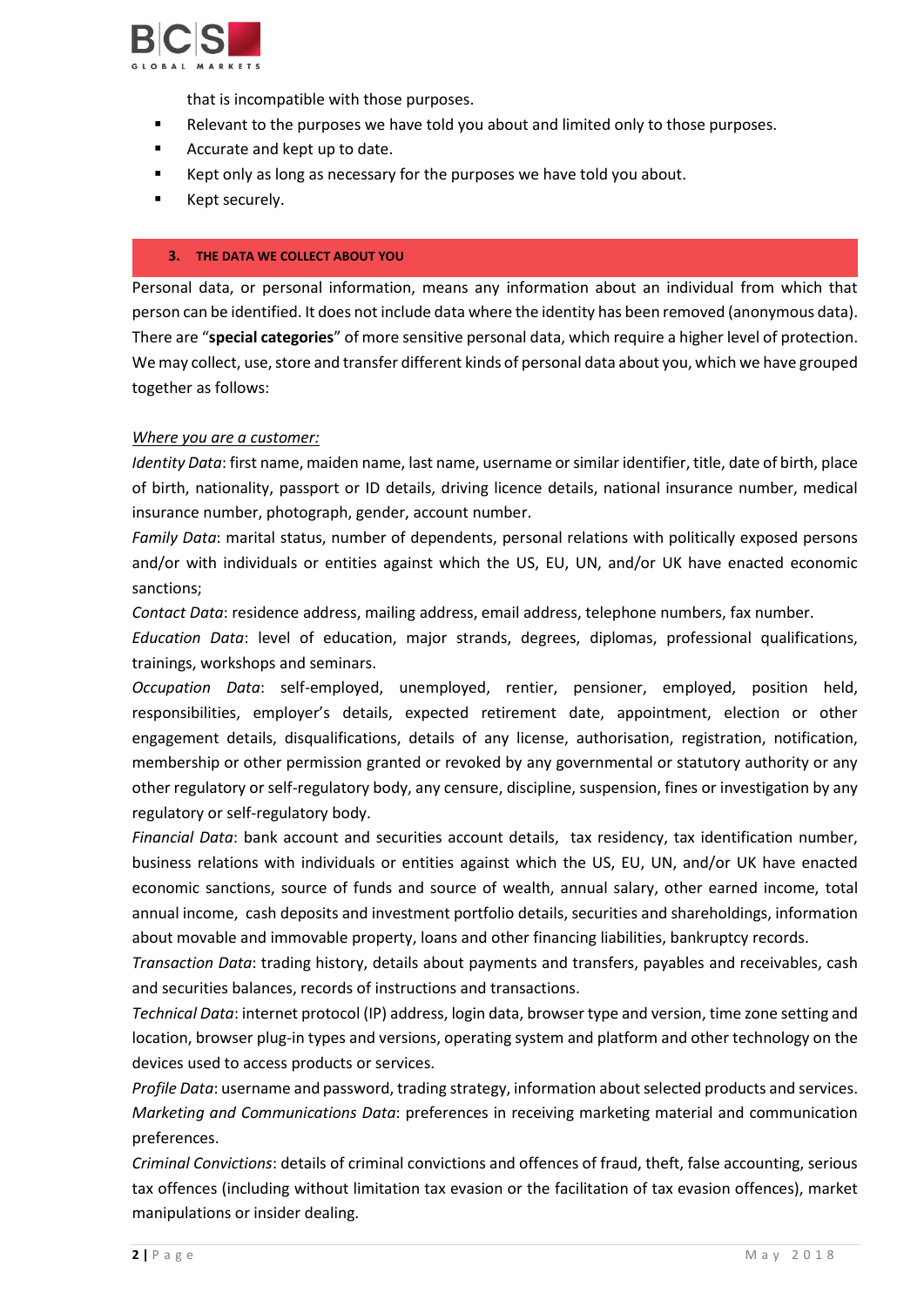

*Special categories of personal data*: personal data related to the physical or mental health, specimen signature.

## *Where you are an underlying client or principal of any of our customers:*

*Identity Data*: first name, maiden name, last name, username or similar identifier, title, date of birth, place of birth, nationality, passport or ID details, driving licence details, national insurance number, photograph, gender, account number.

*Family Data*: personal relations with politically exposed persons and/or with individuals or entities against which the US, EU, UN, and/or UK have enacted economic sanctions.

*Contact Data*: residence address, mailing address, email address, telephone numbers, fax number.

*Occupation Data*: self-employed, unemployed, rentier, pensioner, employed, position held, responsibilities, employer's details, expected retirement date, appointment, election or other engagement details, disqualifications, details of any license, authorisation, registration, notification, membership or other permission granted or revoked by any governmental or statutory authority or any other regulatory or self-regulatory body, any censure, discipline, suspension, fines or investigation by any regulatory or self-regulatory body.

*Financial Data*: bank account and securities account details, tax residency, tax identification number, business relations with individuals or entities against which the US, EU, UN, and/or UK have enacted economic sanctions, source of funds and source of wealth, annual salary, other earned income, total annual income, cash deposits and investment portfolio details, securities and shareholdings, information about movable and immovable property, loans and other financing liabilities, bankruptcy records.

*Transaction Data*: trading history, details about payments and transfers, payables and receivables, cash and securities balances, records of transactions.

*Technical Data*: internet protocol (IP) address, login data, browser type and version, time zone setting and location, browser plug-in types and versions, operating system and platform and other technology on the devices used to access products or services.

*Profile Data*: username and password, information about selected products and services.

*Criminal Convictions*: details of criminal convictions and offences of fraud, theft, false accounting, serious tax offences (including without limitation tax evasion or the facilitation of tax evasion offences), market manipulations or insider dealing.

# *Where you are an individual representative of any of our customers:*

*Identity Data*: first name, maiden name, last name, username or similar identifier, title, date of birth, place of birth, nationality, passport or ID details, gender, driving licence details, national insurance number, medical insurance number, photographs.

*Family Data*: personal relations with politically exposed persons and/or with individuals or entities against which the US, EU, UN, and/or UK have enacted economic sanctions.

*Contact Data*: residence address, mailing address, email address, telephone numbers, fax number.

*Education Data*: level of education, major strands, degrees and diplomas, professional qualifications.

*Occupation Data*: position held, responsibilities, powers and limitations, employer's or principal's details, expected retirement date, appointment, election or other engagement details, disqualifications, details of any license, authorisation, registration, notification, membership or other permission granted or revoked by any governmental or statutory authority or any other regulatory or self-regulatory body, any censure, discipline, suspension, fines or investigation by any regulatory or self-regulatory body.

*Financial Data*: business relations with individuals or entities against which the US, EU, UN, and/or UK have enacted economic sanctions, bankruptcy records.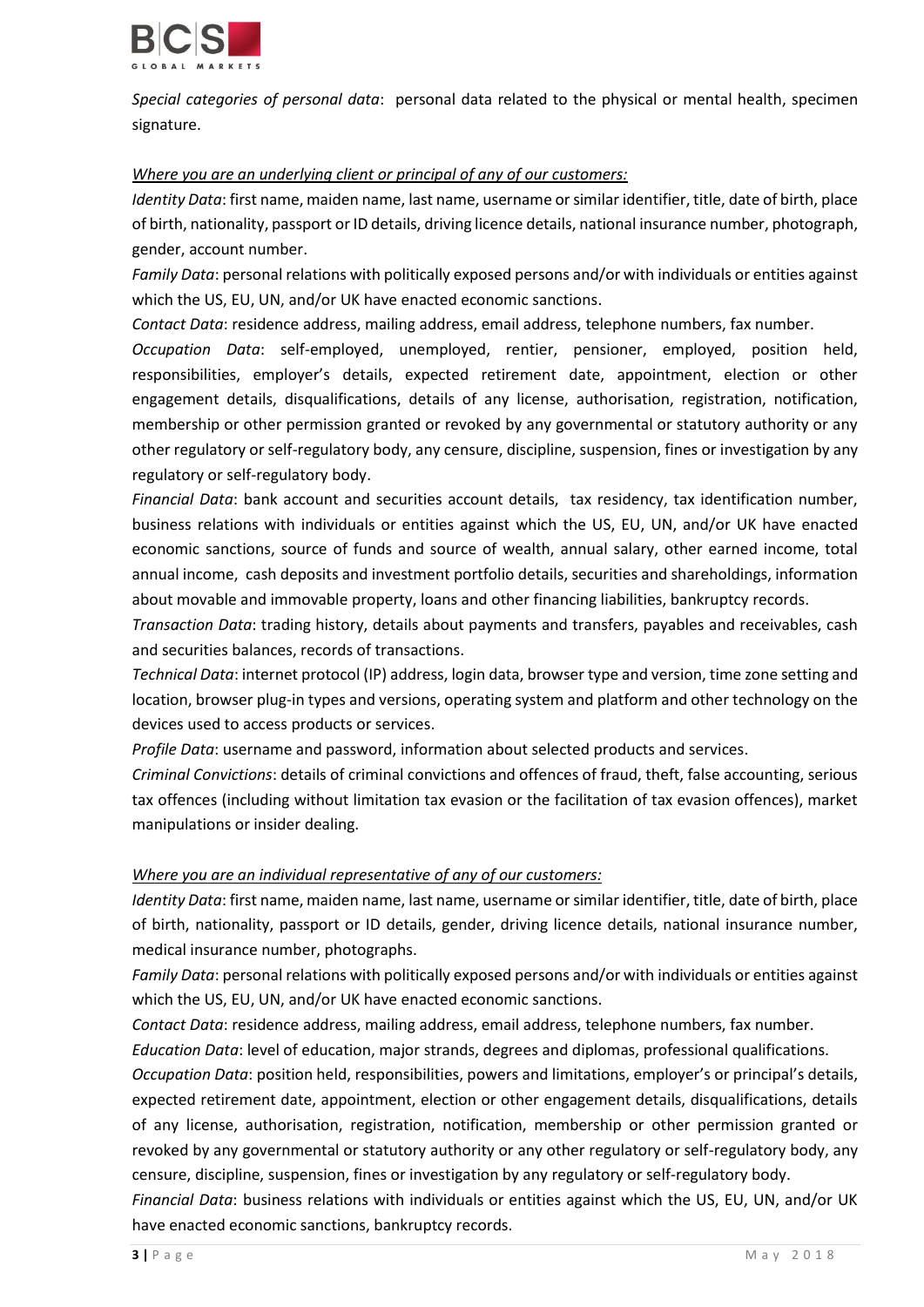

*Transaction Data*: trading history, details about payments and transfers, records of instructions and transactions, statements of cash and securities balances.

*Technical Data*: internet protocol (IP) address, login data, browser type and version, time zone setting and location, browser plug-in types and versions, operating system and platform and other technology on the devices used to access products or services.

*Profile Data*: username and password, trading strategy, information about selected products and services. *Marketing and Communications Data*: preferences in receiving marketing material and communication preferences.

*Criminal Convictions*: details of criminal convictions and offences of fraud, theft, false accounting, serious tax offences (including without limitation tax evasion or the facilitation of tax evasion offences), market manipulations or insider dealing.

*Special categories of personal data*: personal data related to the physical or mental health, specimen signature.

## *Where you act as a representative of a customer's underlying client or principal:*

*Identity Data*: first name, maiden name, last name, username or similar identifier, title, date of birth, place of birth, nationality, passport or ID details, gender, driving licence details, national insurance number, photographs.

*Family Data*: personal relations with politically exposed persons and/or with individuals or entities against which the US, EU, UN, and/or UK have enacted economic sanctions.

*Contact Data*: residence address, mailing address, email address, telephone numbers, fax number.

*Occupation Data*: position held, responsibilities, powers and limitations, employer's or principal's details, expected retirement date, appointment, election or other engagement details, disqualifications, details of any license, authorisation, registration, notification, membership or other permission granted or revoked by any governmental or statutory authority or any other regulatory or self-regulatory body, any censure, discipline, suspension, fines or investigation by any regulatory or self-regulatory body.

*Financial Data*: business relations with individuals or entities against which the US, EU, UN, and/or UK have enacted economic sanctions, bankruptcy records.

*Transaction Data*: trading history, details about payments and transfers, records of instructions and transactions, statements of cash and securities balances.

*Technical Data*: internet protocol (IP) address, login data, browser type and version, time zone setting and location, browser plug-in types and versions, operating system and platform and other technology on the devices used to access products or services.

*Profile Data*: username and password, information about selected products and services.

*Criminal Convictions*: details of criminal convictions and offences of fraud, theft, false accounting, serious tax offences (including without limitation tax evasion or the facilitation of tax evasion offences), market manipulations or insider dealing.

*Where you are a politically exposed person with whom a customer, its underlying client, principal, or any representative of a customer, its underlying client or principal may have relations:*

*Identity Data*: first name, maiden name, last name, title, date of birth, place of birth, nationality, passport or ID details, gender.

*Family Data*: personal relations with clients or client representatives.

*Occupation Data*: public function and period during which the function was or has been held.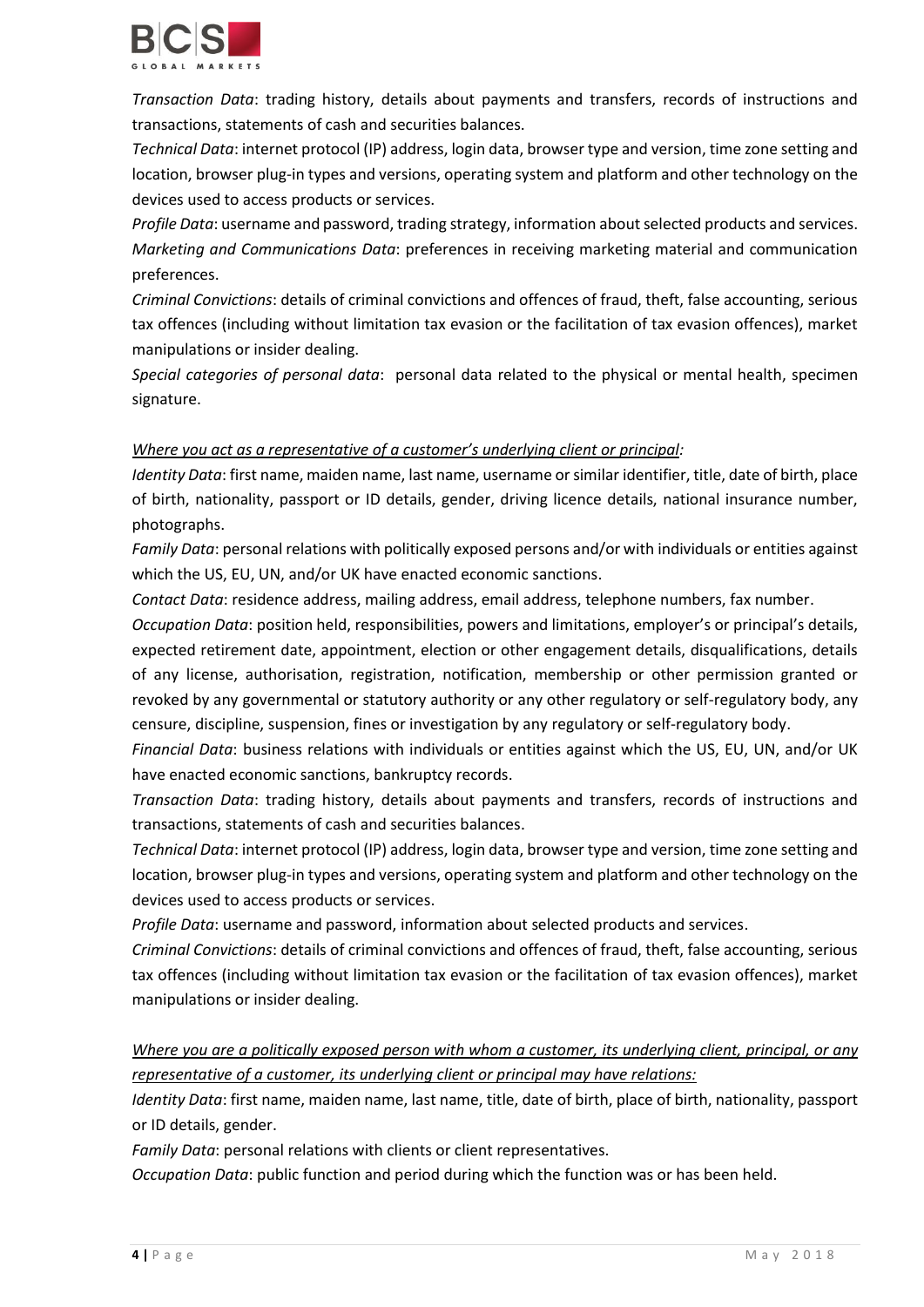

## *Where you are a shareholder or beneficial owner of any customer or its underlying client or principal:*

*Identity Data*: first name, maiden name, last name, username or similar identifier, title, date of birth, place of birth, nationality, passport or ID details, gender.

*Family Data*: personal relations with politically exposed persons and/or with individuals or entities against which the US, EU, UN, and/or UK have enacted economic sanctions.

*Contact Data*: residence address, mailing address, email address, telephone numbers, fax number.

*Occupation Data*: self-employed, unemployed, rentier, pensioner, employed, position held, responsibilities, employer's details.

*Financial Data*: tax residency, tax identification number, business relations with individuals or entities against which the US, EU, UN, and/or UK have enacted economic sanctions, source of wealth, securities and shareholdings.

## *Where you are a guarantor, collateral or security provider:*

*Identity Data*: first name, maiden name, last name, username or similar identifier, title, date of birth, place of birth, nationality, passport or ID details, photograph, gender.

*Family Data*: marital status, personal relations with politically exposed persons and/or with individuals or entities against which the US, EU, UN, and/or UK have enacted economic sanctions.

*Contact Data*: residence address, mailing address, email address, telephone numbers, fax number.

*Financial Data*: bank account and securities account details, tax residency, tax identification number, business relations with individuals or entities against which the US, EU, UN, and/or UK have enacted economic sanctions, source of wealth, total annual income, cash deposits and investment portfolio details, securities and shareholdings, information about movable and immovable property, loans and other financing liabilities.

*Transaction Data*: details about payables and receivables, cash and securities balances.

*Criminal Convictions*: details of criminal convictions and offences of fraud, theft, false accounting, serious tax offences (including without limitation tax evasion or the facilitation of tax evasion offences), market manipulations or insider dealing.

*Special categories of personal data*: personal data related to the physical or mental health, specimen signature.

## *Where you act as a representative of any guarantor, collateral or security provider:*

*Identity Data*: first name, maiden name, last name, username or similar identifier, title, date of birth, place of birth, nationality, passport or ID details, photograph, gender.

*Contact Data*: mailing address, email address, telephone numbers, fax number.

*Occupation Data*: position held, powers and limitations, employer's or principal's details.

*Criminal Convictions*: details of criminal convictions and offences of fraud, theft, false accounting, serious tax offences (including without limitation tax evasion or the facilitation of tax evasion offences), market manipulations or insider dealing.

*Special categories of personal data*: personal data related to the physical or mental health, specimen signature.

## *Where you act as a representative of a market counterparty:*

*Identity Data*: first name, maiden name, last name, username or similar identifier, title, gender; *Contact Data*: mailing address, email address, telephone numbers, fax number; *Occupation Data*: position held, powers and limitations, employer's or principal's details.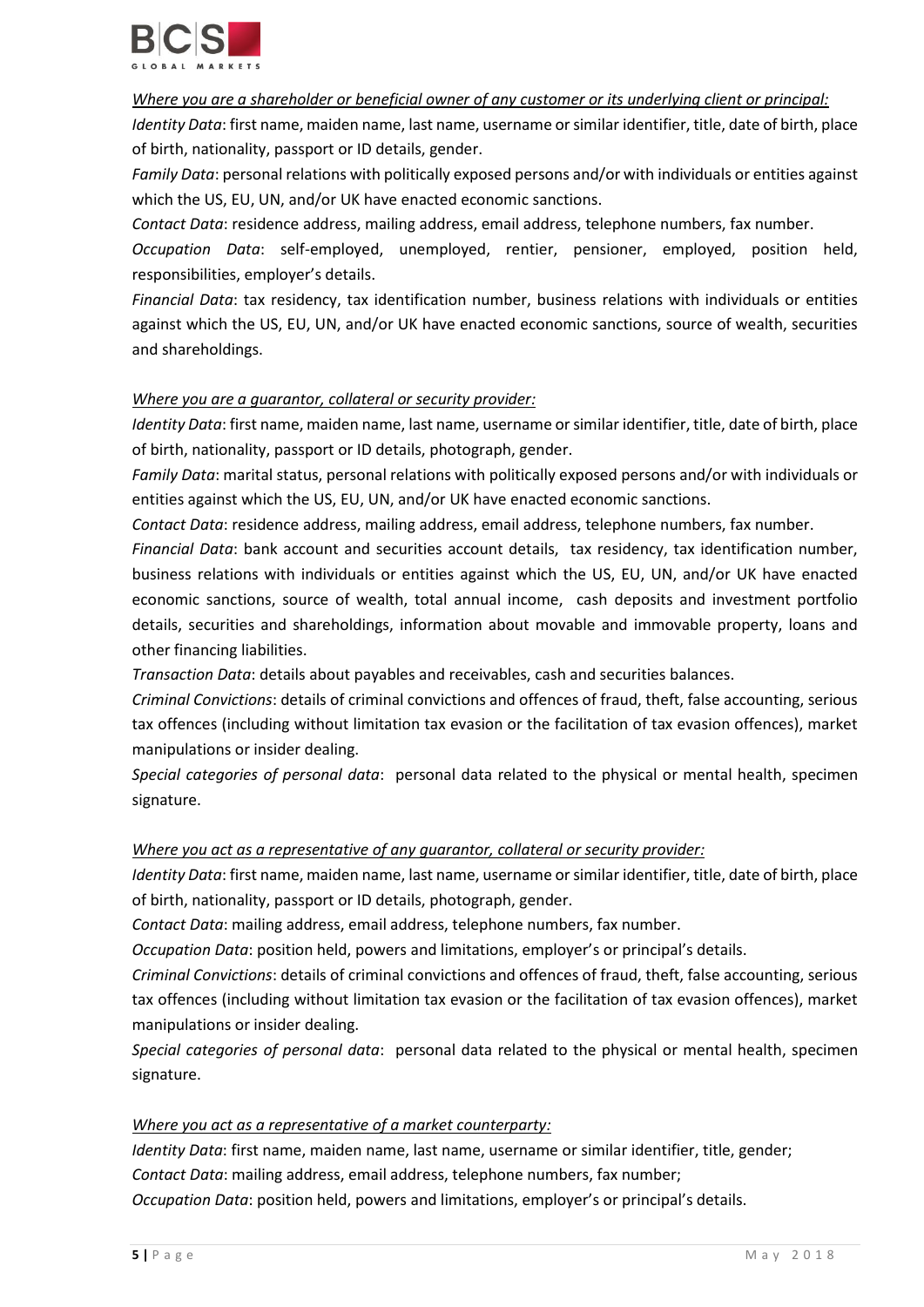

# *Where you are an heir, successor or assignee of any customer, guarantor, collateral or security provider or market counterparty:*

*Identity Data*: first name, maiden name, last name, username or similar identifier, title, date of birth, place of birth, nationality, passport or ID details, gender.

*Family Data*: personal relations with a client, counterparty, vendor, supplier, guarantor, collateral or security provider.

*Contact Data*: residence address, mailing address, email address, telephone numbers, fax number. *Financial Data*: bank account and securities account details, tax residency, tax identification number, business relations with a client, counterparty, vendor, supplier, guarantor, collateral or security provider, information about movable and immovable property.

# *Where you act as a representative of a successor or assignee of any customer, guarantor, collateral or security provider or market counterparty:*

*Identity Data*: first name, maiden name, last name, username or similar identifier, title, gender.

*Contact Data*: mailing address, email address, telephone numbers, fax number.

*Occupation Data*: position held, powers and limitations, employer's or principal's details.

We also collect, use and share aggregated data such as statistical or demographic data for any purpose. Aggregated Data may be derived from your personal data but is not considered personal data in law as this data does **not** directly or indirectly reveal your identity. For example, we may aggregate your Usage Data to calculate the percentage of users accessing a specific website feature. However, if we combine or connect Aggregated Data with your personal data so that it can directly or indirectly identify you, we treat the combined data as personal data, which will be used in accordance with this privacy notice.

# **If you fail to provide personal data**

Where we need to collect personal data by law, or under the terms of a contract we have with you and you fail to provide that data when requested, we may not be able to perform the contract we have or are trying to enter into with you (for example, to provide you with our products or services). In this case, we may have to cancel a product or service you have with us but we will notify you if this is the case at the time.

# **4. HOW IS YOUR PERSONAL DATA COLLECTED?**

We use different methods to collect data from and about you including through:

**Direct interactions.** You may give us your personal data by filling in forms or by corresponding with us by post, phone, e-mail or otherwise. This includes personal data you provide when you:

- Apply for our products or services, give us instructions, request marketing to be sent to you or provide us some feedback.
- Offer us to guarantee obligations or to provide security or collateral.
- Offer us your or your company's products or services or respond to our service or product requests.
- **•** Offer or agree to execute contracts with us.

**Third parties or publicly available sources.** We may receive personal data about you from our outsourcers and various third parties as well as public sources as set out below: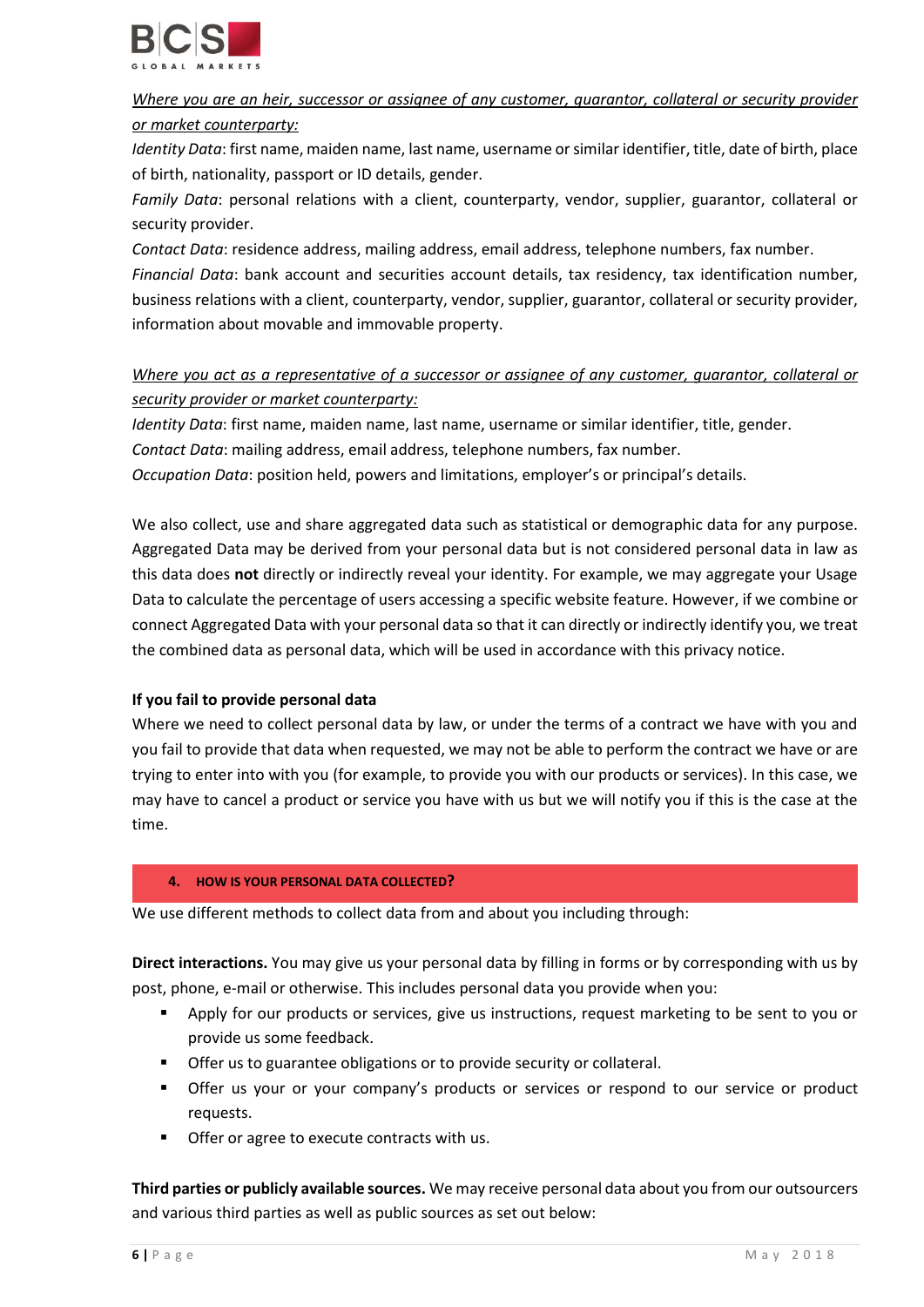

- Personal data about customers, their underlying clients or principals, guarantors, collateral or security providers, shareholders or beneficial owners from their or clients' representatives.
- Personal data about representatives of a person from other representatives of the same person.
- Personal data about heirs, successors or permitted assignees and where applicable, their individual representatives from certifying officers, notary public, administrators, trustees or other executors of the estate of a deceased individual client, liquidators, conservators, custodians, trustees or a temporary administrators, external administrators, receivers or similar or analogous officers or bodies appointed in any bankruptcy, prevention measures, insolvency, bankruptcy, dissolution, liquidation or winding-up (or any analogous or similar proceedings).
- Criminal and employment records from the media and the criminal, bankruptcy and disqualification records bureau or agencies.
- Personal transactions records from investment firms and other financial intermediaries.
- Financial and transaction data from banking, depositary, clearing and settlement institutions, auditors, accountants, registrars, register and nominee holders, trading venues, investment firms and other financial intermediaries.
- Technical data from information technology, information security and connectivity service providers.

## **5. HOW WE USE YOUR PERSONAL DATA**

We need all the categories of your personal data primarily to allow us to take steps at your request before we have a contract with you (**PC**), perform a contract we have with you (**C**) and to comply with our legal obligations (**O**).

In some cases, we may use your personal information to pursue legitimate interests of our own or those of third parties (**L**), provided your interests and fundamental rights do not override those interests.

The situations in which we will process your personal information are listed below. We have indicated by letters the purpose or purposes for which we are processing or will process your personal information.

- Entering into a contract and implementing pre-contractual measures: **P**, **C**.
- Fulfilling know your customer and due diligence requirements: **PC**, **C**, **O**.
- Authenticating a natural person: **C**, **O**, **L**.
- Confirming or evidencing the capacity to contract: **C**, **O**, **L**.
- Performing control and risk management functions: **C**, **O**, **L**.
- Monitoring credit exposure: **C**, **O**, **L**.
- Conducting sanctions and anti-money laundering/countering the financing of terrorism compliance processes: **O**, **L**.
- Conducting regulatory screening: **O**.
- Complying with requirements of our agents, bankers, brokers and any financial institution or intermediary with which we may have dealings, entities that are financial market infrastructure entities or trading venues, and industry bodies: **PC**, **C**, **O**, **L**.
- Carrying out financial, regulatory and tax reporting: **C**, **O**.
- **Preventing, detecting and investigating a crime or other potential wrongdoing or threats to public** security: **C**, **O**.
- Auditing: **O**, **L**.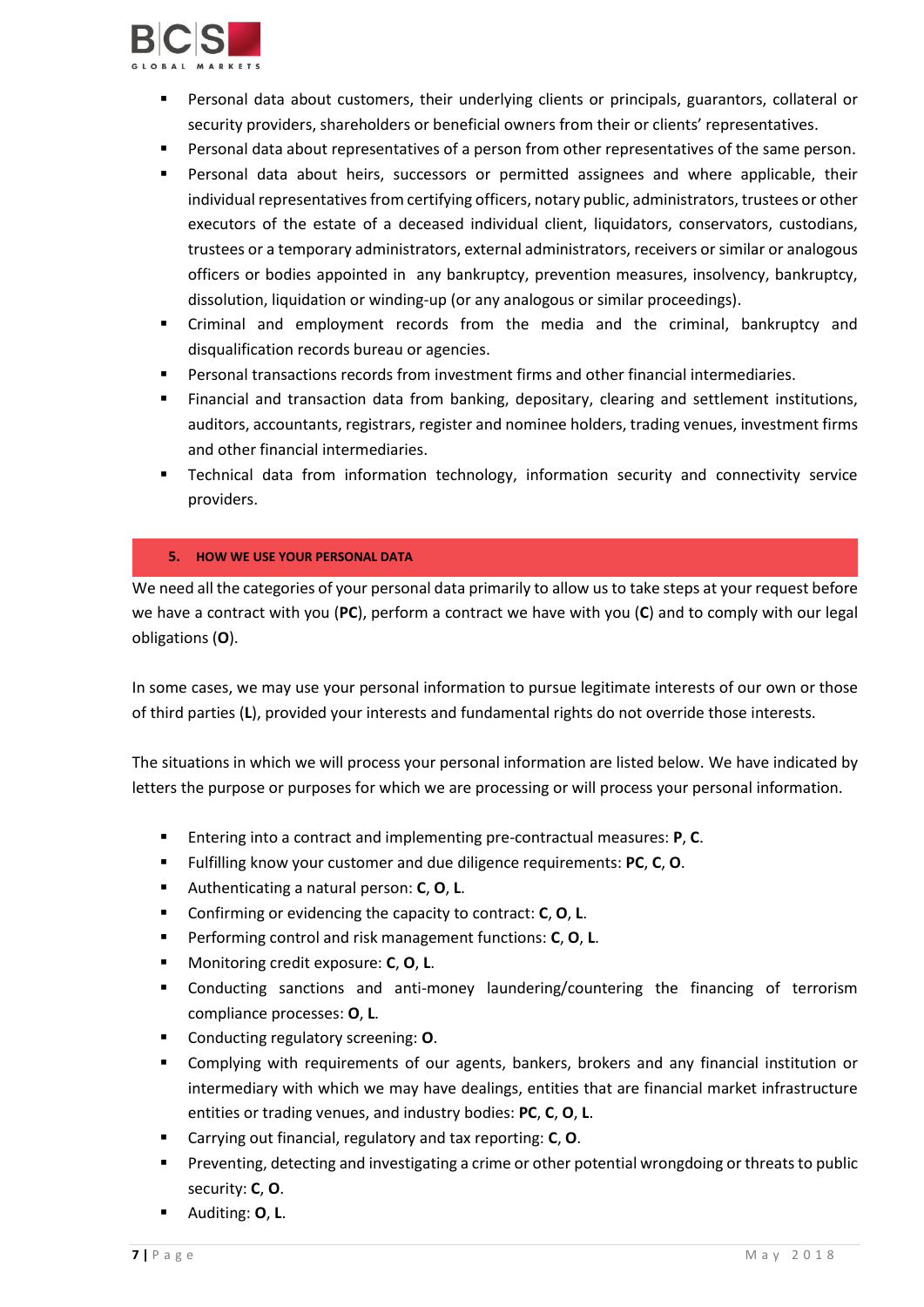

- Performing obligations to any party that may have an interest in any of our rights or obligations: **L**.
- Establishing, investigating, pursuing, exercising, defending or remedying claims, complaints, regulatory or investigative inquiries or information subpoenas: **C**, **O**, **L**.
- Taking, holding, protecting, perfecting, preserving or enforcing (or attempting to do so) any rights, powers, authorities or discretions vested in us or a third party under a contract or by law: **C**, **L**.

In addition to the above, if you are a customer or an individual representative of a customer, we will use personal data about you for:

- **Providing our products and services: PC, C.**
- Account and client relationship management: **PC**, **C**.
- Conducting analysis activities: **L**.
- Ensuring and supporting network, information or physical security: **O**, **L**.

If you are a guarantor, collateral or security provider or an individual representative of any guarantor, collateral or security provider or a market counterparty, we will additionally use personal data about you for**:**

- Trading securities and other investments: **PC**, **C**, **O**, **L**.
- Obtaining guarantee, security or taking collateral: **PC**, **C**, **O**, **L**.

Where you become an heir, successor or assignee of any of our customers or any guarantor, collateral or security provider or a market counterparty or where you act as a representative of any of the foregoing, we will use personal data about you exclusively for:

- Performing our legal obligations: **O**.
- **Performing obligations to any party that may have an interest in any of our rights or obligations: L**.
- Establishing, investigating, pursuing, exercising, defending or remedying claims, complaints, regulatory or investigative inquiries or information subpoenas: **C**, **O**, **L**.
- Taking, holding, protecting, perfecting, preserving or enforcing (or attempting to do so) any rights, powers, authorities or discretions vested in us or a third party under a contract or by law: **C**, **L**.

Note that we may process your personal data for more than one lawful ground depending on the specific purpose for which we are using your data. Please contact our DPO if you need details about the specific legal ground we are relying on to process particular personal data we hold about you.

# **How we use particularly sensitive personal information**

Special categories of particularly sensitive personal information require higher levels of protection. We need to have further justification for collecting, storing and using this type of personal information. We have in place an appropriate policy document and safeguards, which we are required by law to maintain when processing such data.

We may process special categories of personal information in the following circumstances:

- In limited circumstances, with your explicit written consent.
- Where it is necessary for preventing, detecting and investigating a crime or other potential wrongdoing, authentication and confirmation of the capacity to contract.
- Where it is necessary for establishing, exercising or defending legal claims.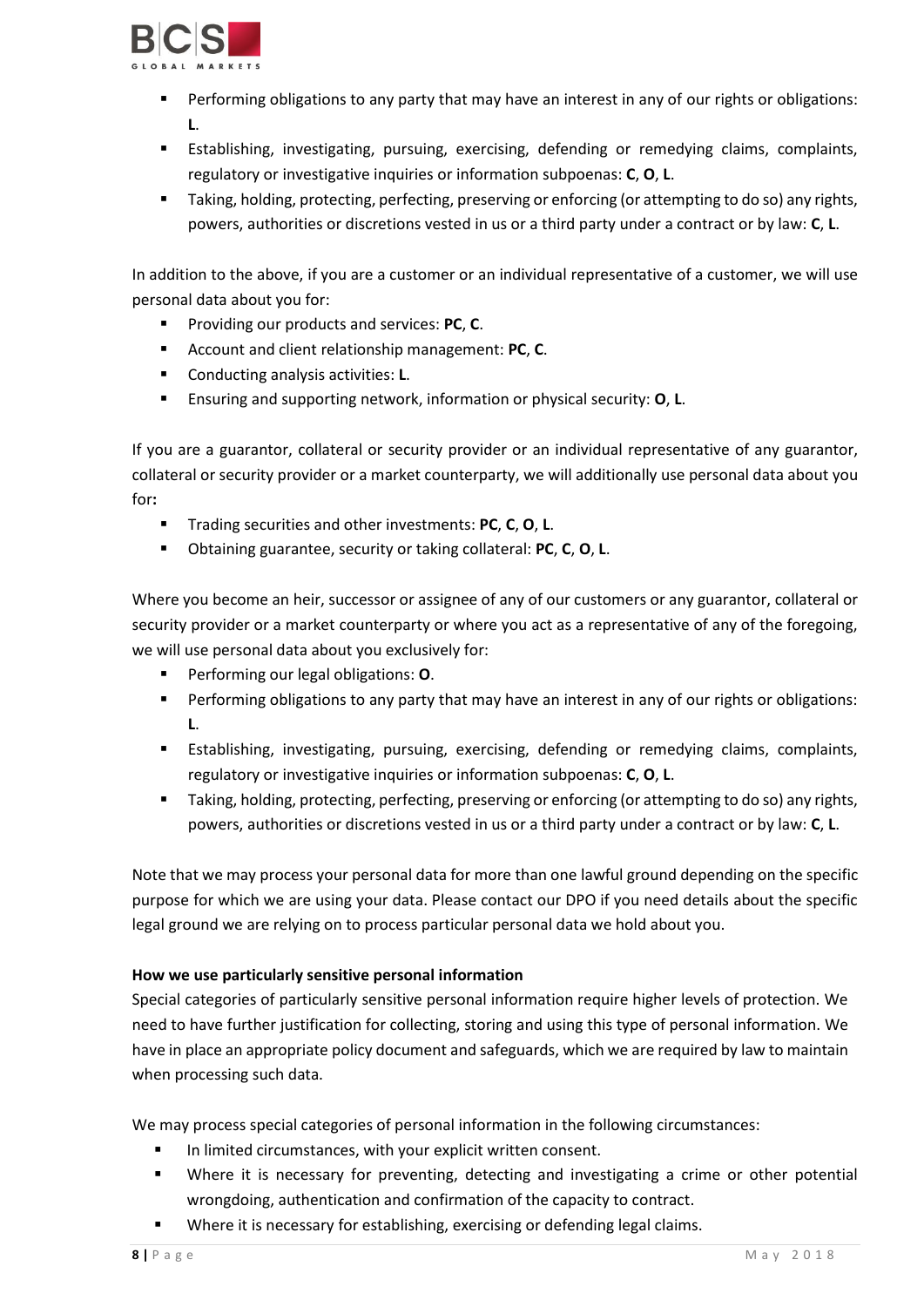

#### **Information about criminal convictions**

We will only collect information about criminal convictions where we are legally able to do so. We will use information about criminal convictions and offences to comply with requirements established by appropriate authorities for investment firms, where you have already made the information public or where it is necessary for us to establish or defend legal claims. We have in place an appropriate policy and safeguards, which we are required by law to be maintained when processing such data.

## **Consent**

Generally, we do not rely on consent as a legal basis for processing your personal data other than in relation to sending direct marketing communications to you via e-mail or text message. We do not need your consent if we use your personal information to carry out our legal obligations or exercise specific rights afforded by law.

In limited circumstances, we may approach you for your written consent to allow us to process certain particularly sensitive data. If we do so, we will provide you with full details of the information that we would like and the reason we need it, so that you can carefully consider whether you wish to consent. You should be aware that it is not a condition of your contract with us that you agree to any request for consent from us.

#### **Change of purpose**

We will only use your personal data for the purposes for which we collected it, unless we reasonably consider that we need to use it for another reason and that reason is compatible with the original purpose. If you wish to get an explanation as to how the processing for the new purpose is compatible with the original purpose, please, contact our DPO.

If we need to use your personal data for an unrelated purpose, we will notify you and we will explain the legal basis, which allows us to do so.

## **Marketing**

We may use your data to form a view on what we think you may want or need, or what may be of interest to you. This is how we decide which products, services and offers may be relevant for you (we call this marketing).

You will receive marketing communications from us if you have requested information from us or entered into a contract with us for the provision of financial products or services or if you provided us with your details when you registered for a promotion and, in each case, you have not opted out of receiving that marketing.

We will get your express opt-in consent before we share your personal data with any person or entity for marketing purposes.

You can ask us or third parties to stop sending you marketing messages at any time by contacting our DPO at any time. Where you opt out of receiving these marketing messages, this will not apply to personal data provided to us as a result of a product/service provision or other transactions.

#### **Automated decision-making**

You will not be subject to decisions that will have a significant impact on you based solely on automated decision-making, unless we have a lawful basis for doing so and we have notified you.

We do not envisage that any decisions will be taken about you using automated means, however we will notify you in writing if this position changes.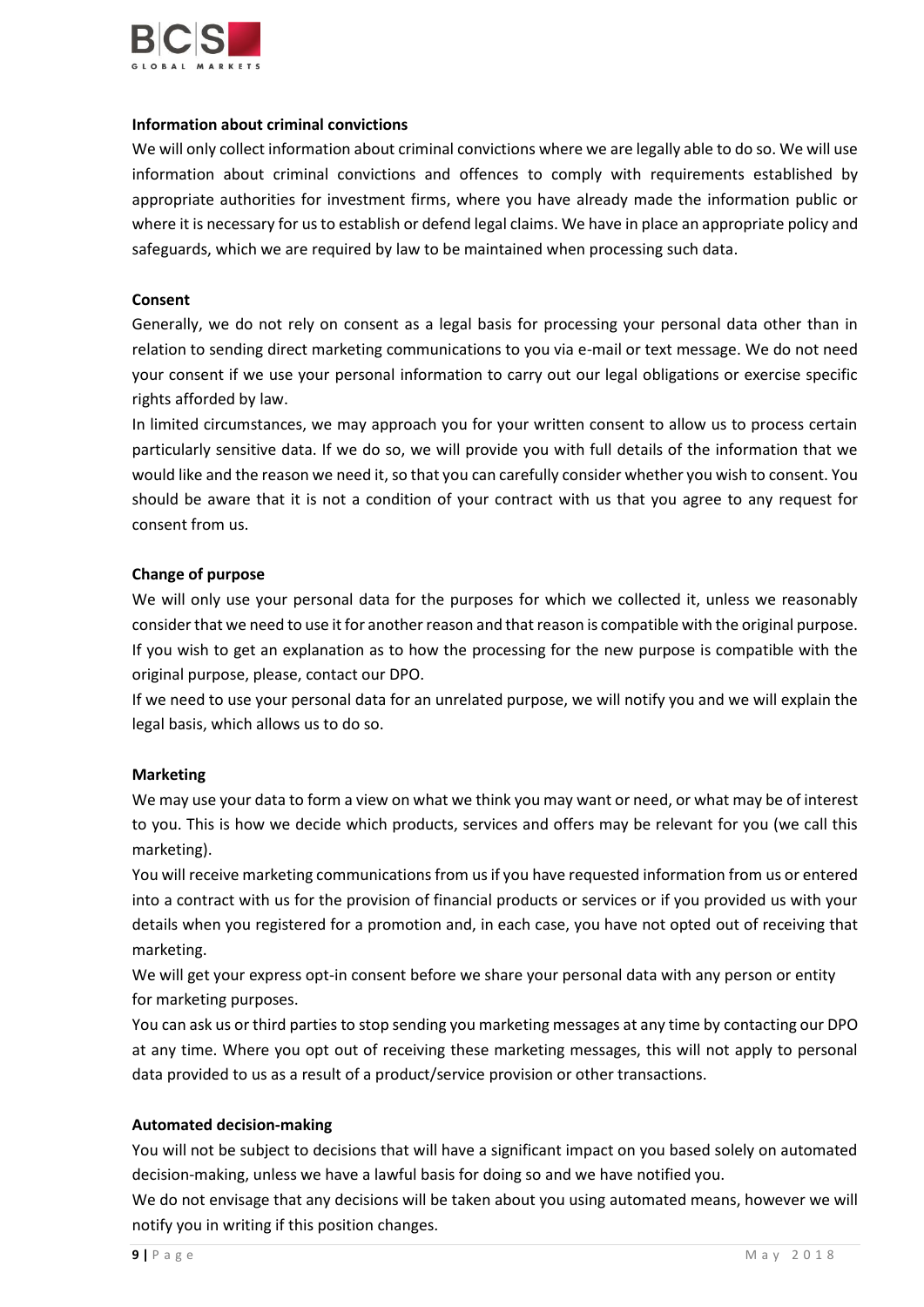

## **6. DATA SECURITY**

We have put in place appropriate security measures to prevent your personal information from being accidentally lost, used or accessed in an unauthorised way, altered or disclosed.

Specifically, we implement the following technical and organizational security measures to protect your personal data:

- **Pseudonymisation of personal data.**
- Encryption of personal data.
- Segregation of personal data from other networks.
- Access control and user authentication.
- **Employee training on information security.**
- **Written information security policies and procedures.**

In addition, we limit access to your personal information to those employees, agents, contractors and other third parties who have a business need to know. They will only process your personal information on our instructions and are subject to a duty of confidentiality.

We have also put in place procedures to deal with any suspected data security breach and will notify you and the ICO of a suspected breach where we are legally required to do so. Further details of these measures may be obtained from our DPO.

## **7. DISCLOSURES OF YOUR PERSONAL DATA**

We may share your personal data with the parties listed below for the purposes set out in section 5 above:

- **•** Our employees.
- Our parent company, subsidiaries, and affiliated entities.
- Our business partners or intermediaries with which we may have dealings.
- Our auditors and professional advisors, such as lawyers and consultants.
- Bankers, brokers and financial market infrastructure entities.
- Trading venues.
- Governmental, regulatory or similar authorities or industry bodies.
- Courts or tribunals of competent jurisdiction.
- Law enforcement officials.
- Notary public, administrators, trustees or other executors.
- Liquidator, conservator, custodian, trustee or a temporary administrator, external administrator, receiver or similar or analogous officer or body appointed in any bankruptcy, prevention measures, insolvency, bankruptcy, dissolution, liquidation or winding-up (or any analogous or similar proceedings).
- Third-party service providers, such as providers of IT system management or information security.

#### **International transfers**

We may share your personal data with external third parties based outside the European Economic Area (**EEA**).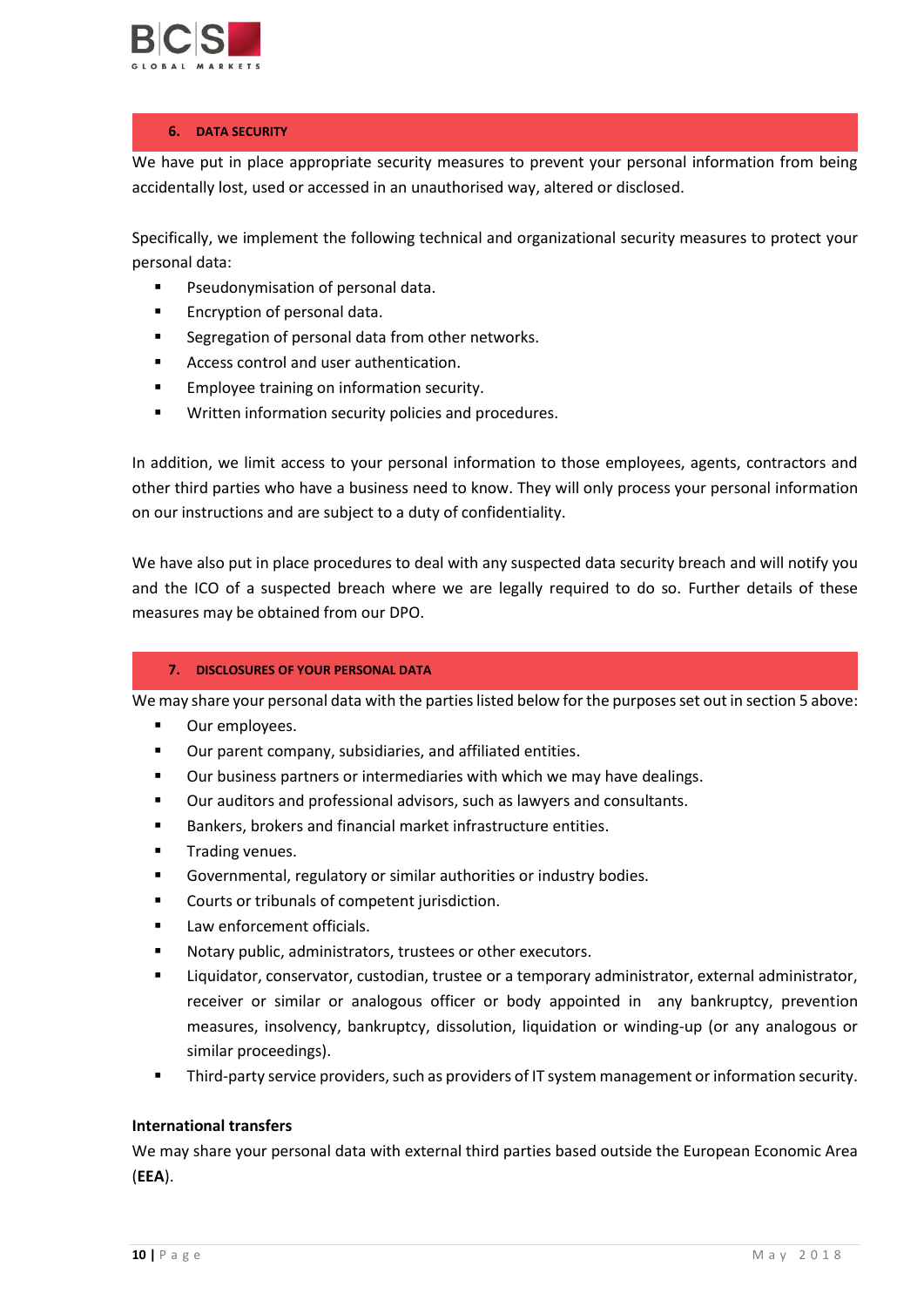

Whenever we transfer your personal data outside the EEA, we ensure a similar degree of protection is afforded to it by ensuring at least one of the following safeguards is implemented:

- We transfer your personal data to countries that have been deemed to provide an adequate level of protection for personal data by the European Commission. For further details, see European Commission: Adequacy of the protection of personal data in non-EU countries, here [https://ec.europa.eu/info/law/law-topic/data-protection/data-transfers-outside-eu/adequacy](https://ec.europa.eu/info/law/law-topic/data-protection/data-transfers-outside-eu/adequacy-protection-personal-data-non-eu-countries_en)[protection-personal-data-non-eu-countries\\_en.](https://ec.europa.eu/info/law/law-topic/data-protection/data-transfers-outside-eu/adequacy-protection-personal-data-non-eu-countries_en)
- We have entered into specific contracts approved by the European Commission, which give personal data the same protection it has in Europe. For further details, see European Commission: Model contracts for the transfer of personal data to third countries, here [https://ec.europa.eu/info/law/law-topic/data-protection/data-transfers-outside-eu/model](https://ec.europa.eu/info/law/law-topic/data-protection/data-transfers-outside-eu/model-contracts-transfer-personal-data-third-countries_en)[contracts-transfer-personal-data-third-countries\\_en.](https://ec.europa.eu/info/law/law-topic/data-protection/data-transfers-outside-eu/model-contracts-transfer-personal-data-third-countries_en)
- The transfer is necessary to enter into or perform our contract with you or in your interest or to establish, exercise or defend legal claims or to pursue our compelling legitimate interests and we have assessed all the circumstances surrounding the transfer and have on the basis of that assessment provided suitable safeguards with regard to the protection your personal data.

Our compelling legitimate interests referred to above, may include:

- Ensuring network, information or physical security.
- Preventing, detecting and investigating of a crime or other possible wrongdoing or threats to public security.
- Establishing, investigating, pursuing, exercising, defending or remedying any claims, complaints, regulatory or investigative inquiries or information subpoenas.
- Managing compliance, tax, regulatory and other risks.
- Taking, holding, protecting, perfecting, preserving or enforcing (or attempting to do so) any rights, powers, authorities or discretions vested in us under a contract or by law.
- Performing obligations to any party that may have an interest in any of our rights or obligations.
- With respect to individual representatives of a business, implementing pre-contractual measures at the request of the relevant business, performing a contract between us and the business or a contract between us and a third party that is concluded in the interest of the business.

Suitable safeguard we may provide for international transfers may include:

- A transfer pseudonymized or encrypted data.
- Ensuring with technical and organizational measures that the transferred data cannot be used for other purposes than those strictly foreseen by us.
- Limiting the purposes for which the data may be processed following the transfer.
- Ensuring deletion of the data as soon as possible after the transfer.
- Obliging data recipients to implement adequate technical and organizational security measures, inform us about binding requests for disclosure and any accidental or unauthorised access, respond to our enquiries, request our approval in the event of sub-processing.
- Recording all relevant aspects of data transfer.
- Advising the ICO of these transfers so that it assesses the data transfers and considers their potential impact on your rights and freedoms.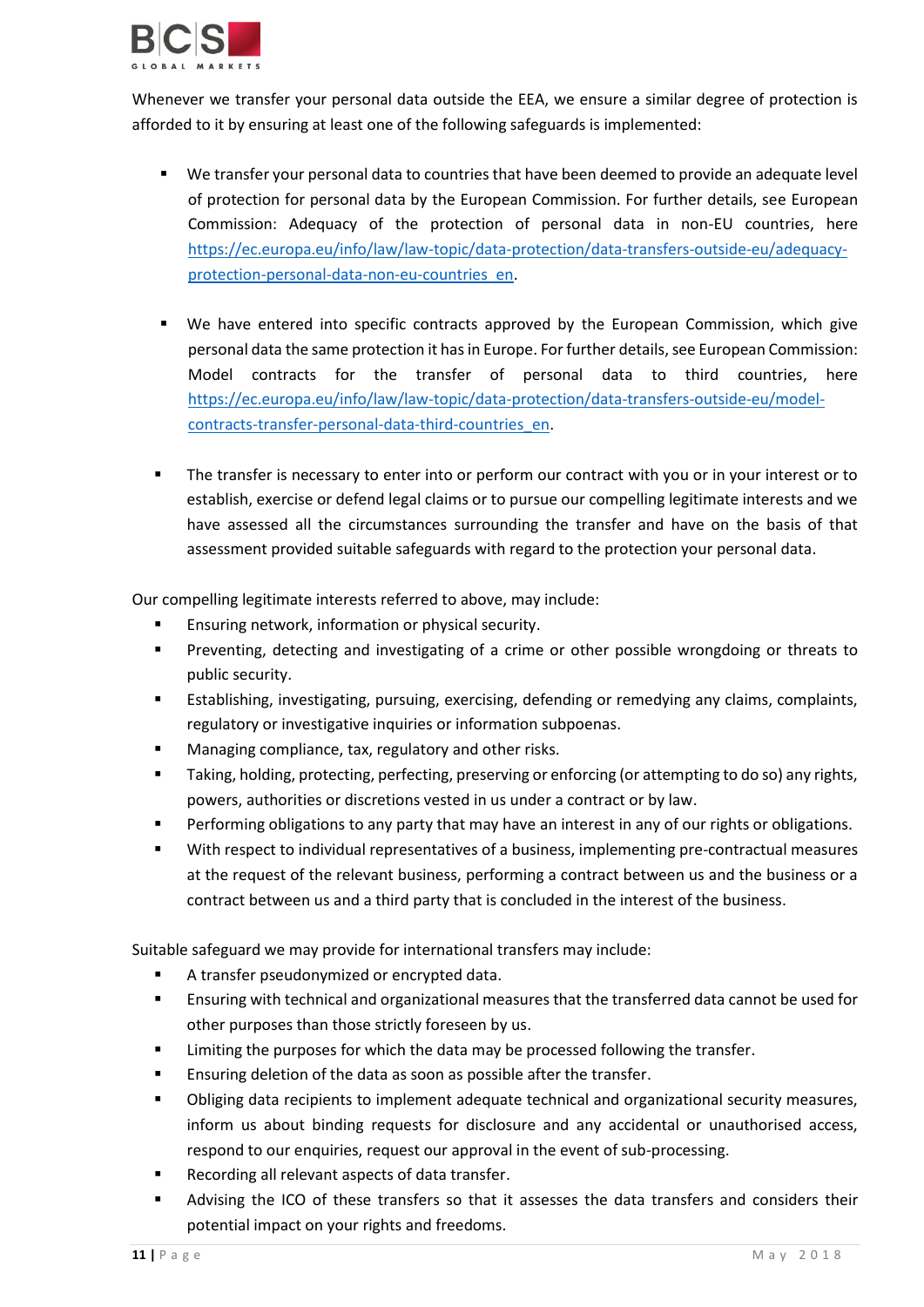

## **8. HOW LONG WILL WE USE YOUR PERSONAL DATA?**

We will only retain your personal data for as long as necessary to fulfil the purposes we collected it for, including for the purposes of satisfying any legal, accounting, or reporting requirements.

To determine the appropriate retention period for personal data, we consider the amount, nature, and sensitivity of the personal data, the potential risk of harm from unauthorised use or disclosure of your personal data, the purposes for which we process your personal data and whether we can achieve those purposes through other means, and the applicable legal requirements.

We typically retain personal data for the periods set out below, subject to any exceptional circumstances or to comply with laws or regulations that require a specific retention period.

If as a result of pre-contractual negotiations we do not enter into a contract with you, we erase your personal data within 1 month following the date on which it becomes apparent to us that no contract will be made.

If we enter into a contract with or for you, we retain:

- **IDENTICAL IDENTICS IS A THE IDENTICAL THE INCORDED IS A THE INCORDED FINAL PROFILE IN A THE IDENTICAL PROFILE** Data about you as a customer or an individual representative of a customer throughout the term of the contract and 6 years following termination thereof or 12 years following termination thereof if the contract is by specialty or relates to a specialty debt. We retain Criminal Convictions, Marketing and Communications Data throughout the term of the contract and 5 years following termination.
- Identity, Family, Education, Contact, Occupation, Financial, Transaction, Technical and Profile Data about you as a customer's underlying client or principal or their individual representative throughout the term of the contract and 6 years following termination thereof or 12 years following termination thereof ifthe contract is by specialty or relates to a specialty debt. We retain Criminal Convictions Data throughout the term of the contract and 5 years following termination.
- Personal data about you as a customer's or its underlying client's or principal's shareholder, beneficial owner or a politically exposed persons with whom any customer, its underlying client or principal or any of their representatives may have relations, throughout the term of the contract and 5 years following termination of the contract.
- **IDENTIFY** Identity, Contact and Transaction Data about you as a guarantor, collateral or security provider or an individual representative of a guarantor, collateral or security provider whenever secured or collateralised obligations remain outstanding and 6 years following termination of the guarantee, return of collateral or release of security, as applicable, or 12 years upon return of collateral or release of security if if the contract is by specialty or relates to a specialty debt. We retain Family and Financial Data whenever secured or collateralised obligations remain outstanding and 1 month upon termination of the guarantee, return of collateral or release of security.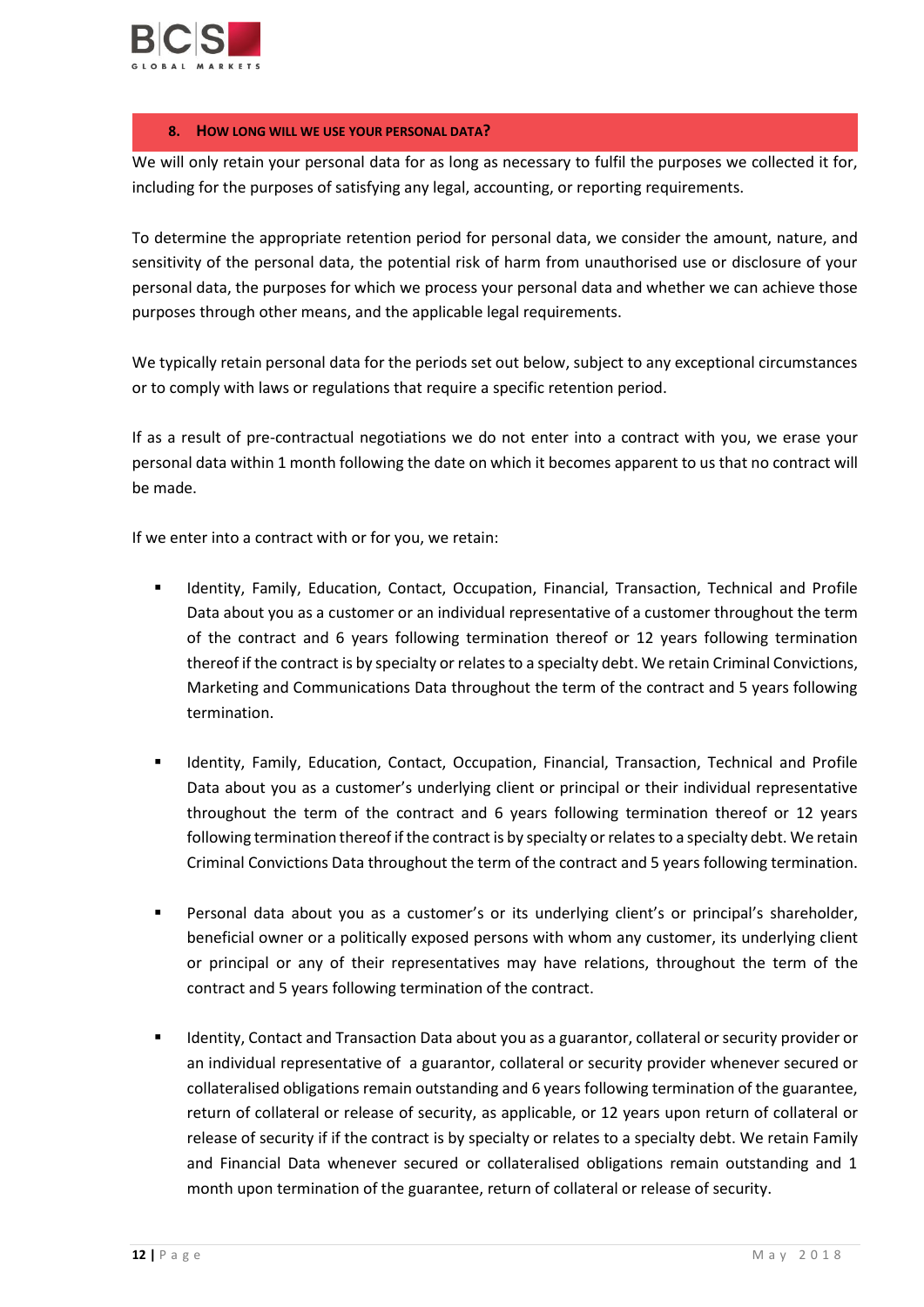

- Personal data about you as an individual representatives of a market counterparty throughout the term of the relevant contract and 6 years following its termination.
- Personal data about you as an heir, successor or assignee of any customer, counterparty, guarantor, collateral or security provider, 12 years upon receipt.

#### **9. YOUR LEGAL RIGHTS**

Under certain circumstances, you have rights under data protection laws in relation to your personal data. If you wish to exercise any of the rights set out below, please, contact our DPO.

You have the right to:

*Request access* to your personal data (commonly known as a "**data subject access request**"). This enables you to receive a copy of the personal data we hold about you and to check that we are lawfully processing it.

*Request correction* of the personal data that we hold about you. This enables you to have any incomplete or inaccurate data we hold about you corrected, though we may need to verify the accuracy of the new data you provide to us.

*Request erasure* of your personal data. This enables you to ask us to delete or remove personal data where there is no good reason for us continuing to process it. You also have the right to ask us to delete or remove your personal data where you have successfully exercised your right to object to processing (see below), where we may have processed your information unlawfully or where we are required to erase your personal data to comply with local law. Note, however, that we may not always be able to comply with your request of erasure for specific legal reasons, which will be notified to you, if applicable, at the time of your request.

*Object to processing* of your personal data where we are relying on a legitimate interest (or those of a third party) and there is something about your particular situation which makes you want to object to processing on this ground as you feel it impacts on your fundamental rights and freedoms. You also have the right to object where we are processing your personal data for direct marketing purposes. In some cases, we may demonstrate that we have compelling legitimate grounds to process your information, which override your rights and freedoms.

*Request restriction of processing* of your personal data. This enables you to ask us to suspend the processing of your personal data in the following scenarios:

- **F** if you want us to establish the data's accuracy;
- where our use of the data is unlawful but you do not want us to erase it;
- where you need us to hold the data even if we no longer require it as you need it to establish, exercise or defend legal claims; or
- you have objected to our use of your data but we need to verify whether we have overriding legitimate grounds to use it.